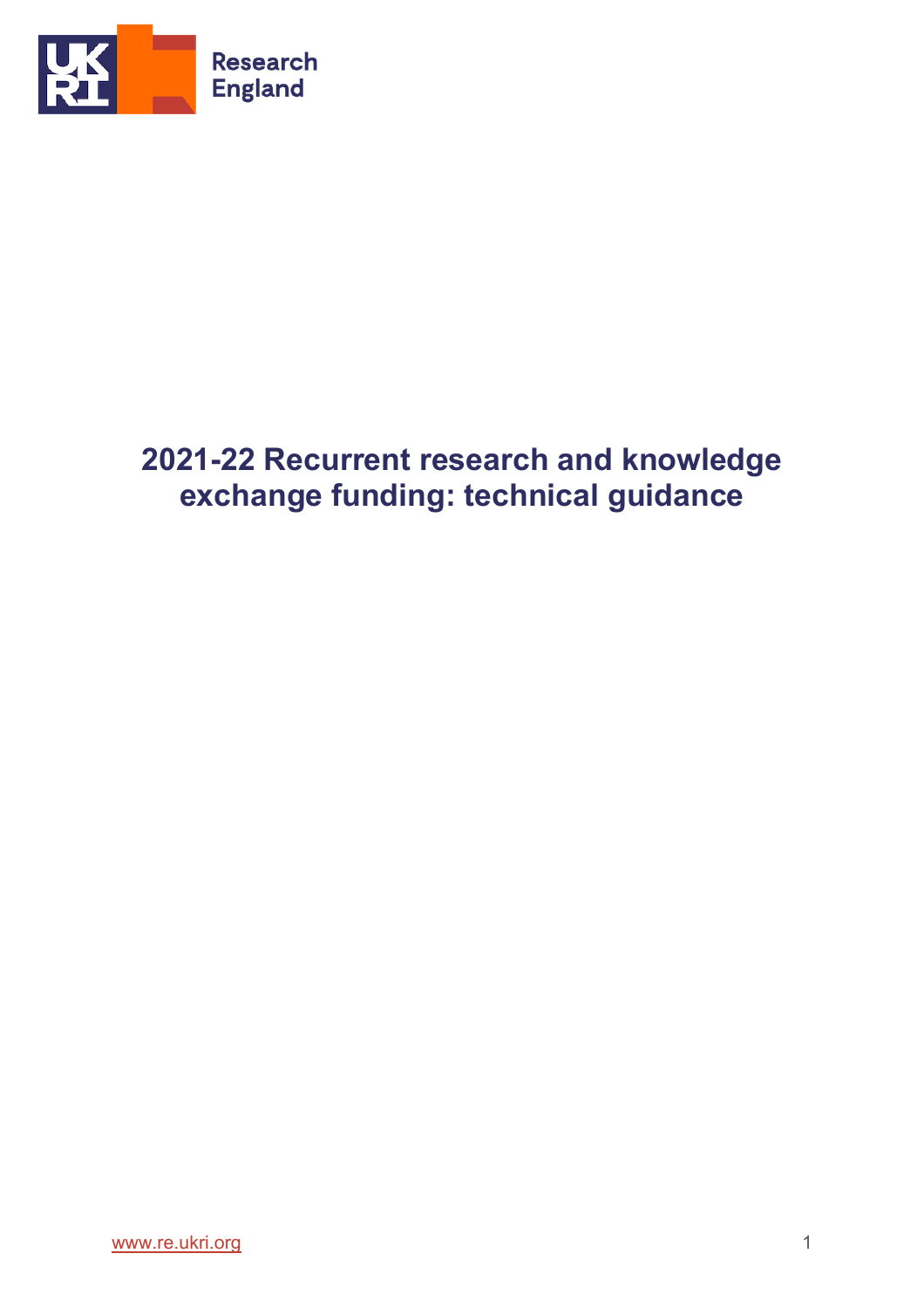

# **Contents**

|                                                                    | Page |
|--------------------------------------------------------------------|------|
| Purpose of this document                                           | 3    |
| <b>Section one</b>                                                 |      |
| Further information and requests for changes                       | 3    |
| The Research England terms and conditions of funding               | 5    |
| <b>Section two</b>                                                 |      |
| Developments to funding methods for 2021-22                        | 5    |
| <b>Section three</b>                                               |      |
| The recurrent tables:                                              | 5    |
| Table $A - 2021 - 22$ Summary of allocations                       | 6    |
| Table B - 2021-22 Mainstream QR funds and London weighting         | 6    |
| Table C – 2021-22 QR charity support fund and QR business research | 8    |
| element                                                            |      |
| Table D - 2021-22 QR RDP supervision funds                         | 13   |
| Table E - 2021-22 Knowledge exchange allocations                   | 15   |
| Table F - 2021-22 HEIF formula parameters                          | 18   |
| Explanation of abbreviations, terms and references                 | 20   |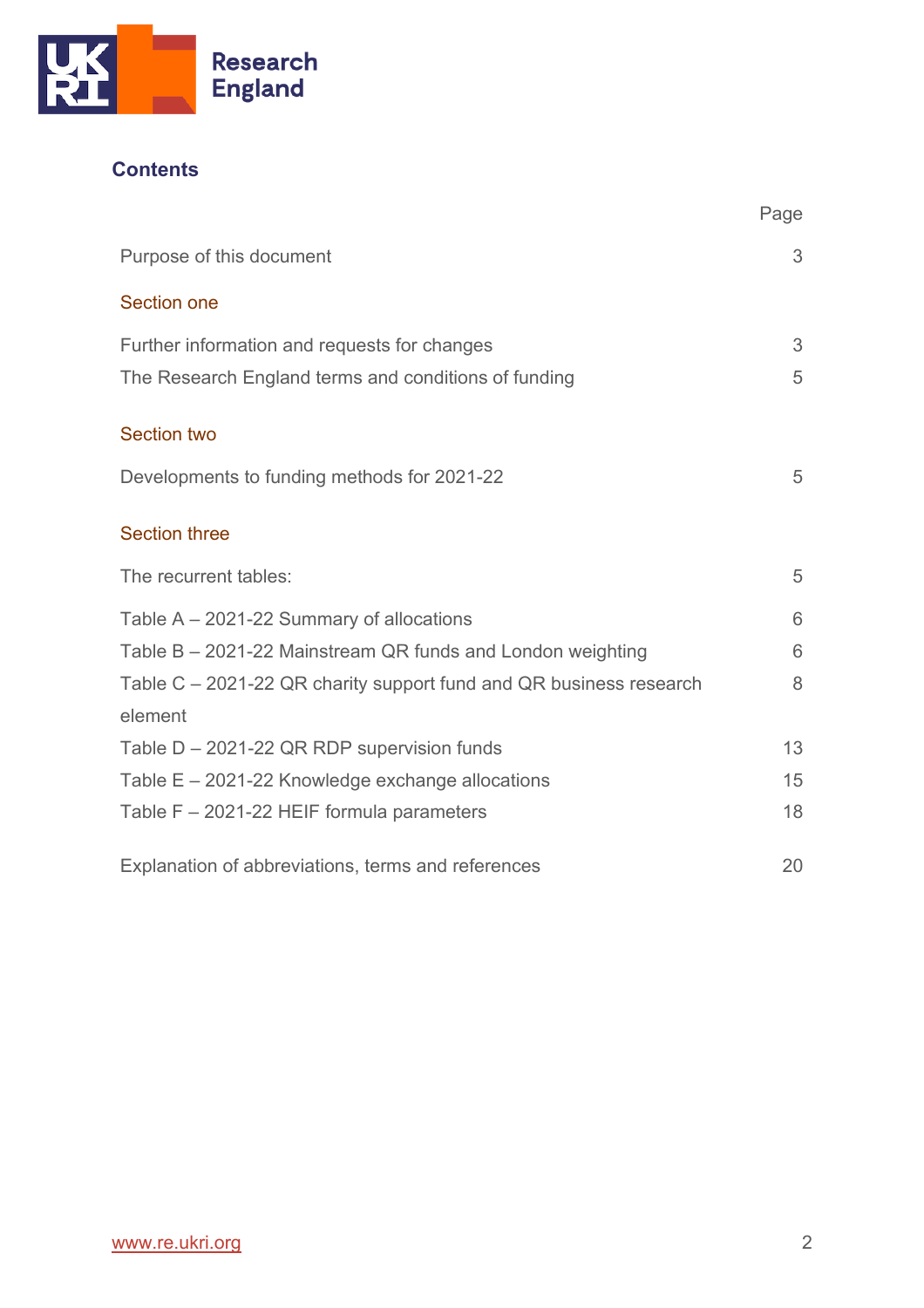

# <span id="page-2-0"></span>**Purpose of this document**

- 1. This document is aimed at those in planning and finance offices who need to have a good understanding of how Research England grant is calculated. It provides a summary of changes to funding for 2021-22 and explains in detail how the figures in the 2021-22 recurrent grant tables have been derived. Abbreviated references are used in this document; the full title or descriptions are given at the end. The content of this document is split into three sections to cover the following areas:
	- a. **Section one** describes the processes for data amendments and transfers. It also summarises the funding agreement and data assurance
	- b. **Section two** describes any changes to the funding methods in 2021-22 and the presentation of the grant tables
	- c. **Section three**  contains a detailed description of each of the individual tables which form the 2021-22 grant tables and is intended to be a reference for anyone looking to understand how each allocation has been derived.
- 2. The 'Research and knowledge exchange funding for 2021-22' ([RE-P-2021-02\)](https://www.ukri.org/publications/research-england-funding-allocations-2021-to-2022/) publication summarises our main recurrent, non-recurrent and formula capital funding to higher education providers for 2021-22. Annex A to the publication details the allocations for individual providers. Each provider can access their own grant tables and the supporting documents through the Research England website.

# **Section one**

## <span id="page-2-1"></span>**Further information and requests for changes**

- 3. If you have any questions about your grant, please contact [annualfunding@re.ukri.org.](mailto:annualfunding@re.ukri.org) The funding methods we are implementing for 2021-22 are detailed in the guide '[How we fund higher education providers](https://www.ukri.org/wp-content/uploads/2021/08/RE-06082021-RE-How-we-fund-HEPs-FINAL.pdf)'.
- 4. Circular letter 'Funding for 2021-22' ([RE-CL-2021-08\)](https://re.ukri.org/sector-guidance/publications/circular-letter-funding-for-2021-22/) describes the budget decisions taken by the Executive Chair with the endorsement of the Research England Council on funding for 2021-22.
- 5. While we do not require a response to this document, there may be circumstances in which providers wish to request changes to their allocations. The process for this is described below.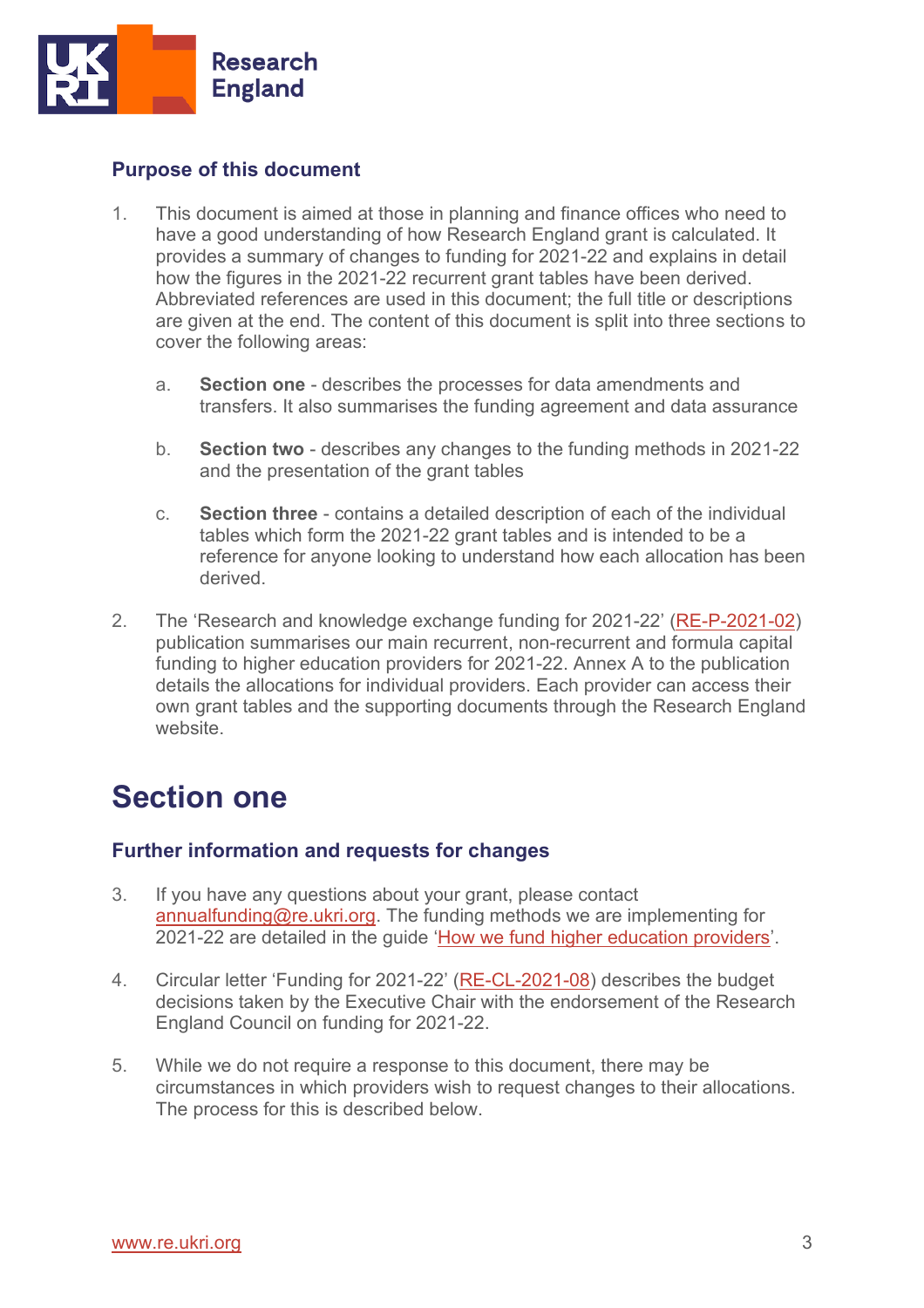

## **Requests for changes to allocations**

6. Where providers believe that any change to their allocations is necessary, as a result of amendments to their data, they should contact us in good time.

## **Amendments to data**

- 7. Research England operates on the expectation that the data signed off as correct by the head of provider is the final data that we will use; this is also consistent with published data. Additionally, we will usually only amend data which affects the current allocations. Therefore, we will only accept amendments to signed off data in the following circumstances:
	- a. Upon completion of any data audit.
	- b. Where data errors are identified (which are assessed to be widespread, significant and have a material impact on Research England's use of the data).
	- c. In exceptional circumstances.
- 8. Any such amendments will be subject to an assessment process. Those resulting from data error will be reviewed by a joint Office for Students (OfS) - Research England data panel, who will judge whether the identified errors are widespread, significant (that is, data must be substantially incorrect and errors do not involve re-interpretation) and material (that is, the impact of the amendments has a material effect on the funding allocations for which it is used). Once an amendment has been assessed by the panel we will not consider substantively the same amendment again. Providers will be informed of the panel decision and will have an opportunity to appeal within a short timescale.
- 9. Requests to make any amendments to data must be submitted as follows.
	- a. For HESA Student, Finance and HE-BCI records and Office for Students (OfS) Annual financial returns (AFR), a completed error summary template should be submitted. Guidance for the joint process is provided [on the OfS website.](https://www.officeforstudents.org.uk/data-and-analysis/amendments-to-data/data-amendments-process/)
	- b. Once a completed error summary template has been submitted, Research England should be notified by email to data queries@re.ukri.org.
- 10. Data amendment panel meetings are held throughout the year, to fit in with the timescales needed to process data for OfS or Research England purposes.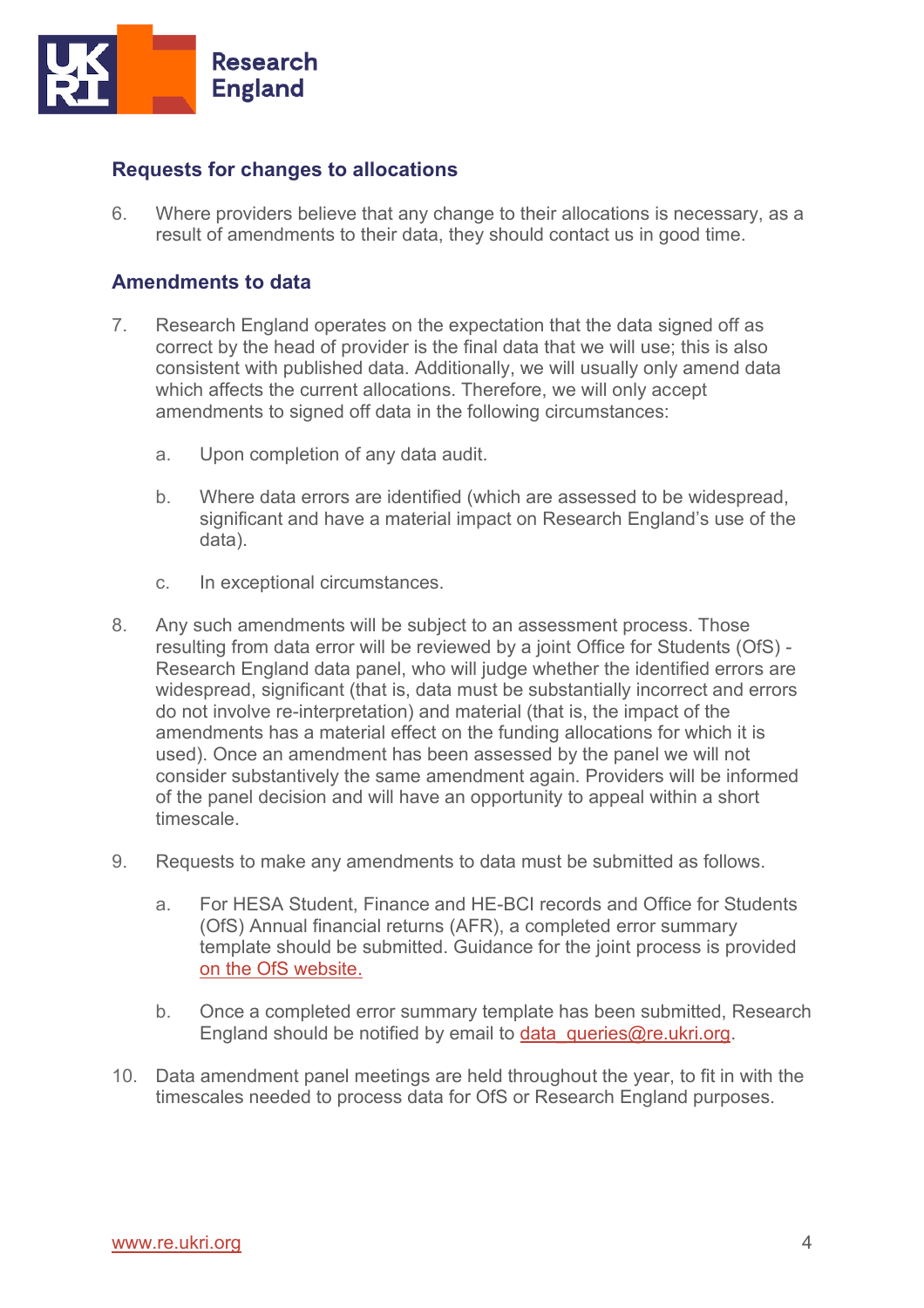

# **Other changes**

11. If you believe that the allocations should change for any other reason, such as for mergers, please contact data queries@re.ukri.org.

# <span id="page-4-0"></span>**The Research England terms and conditions of funding**

12. The terms and conditions of funding set out the formal relationship between UK Research and Innovation and the providers that it funds in relation to funds administered through Research England. The final terms and conditions applicable to funding provided to higher education providers for the 2021-22 academic year are published on our website<sup>1</sup>. The terms and conditions include those related to provision of data and compliance with governance and data assurance requirements. Providers should read the terms and conditions in conjunction with this publication.

# **Section two**

# <span id="page-4-1"></span>**Developments to funding methods for 2021-22**

- 13. There are no changes to the funding method for research.
- 14. For the 2021-22 HEIF allocations, the maximum year-on-year increase will revert to +10 per cent.

# **Section three**

## <span id="page-4-2"></span>**The recurrent grant tables**

- 15. There are six grant tables, which show how funding for the provider has been derived. They are described in detail in this document, but in summary are:
	- Table A Provides summary details of allocations of funding for research and knowledge exchange (largely derived from the calculations on subsequent tables). It also shows allocations for the Museums, Galleries and Collections Fund.
	- Table B Shows the calculation of mainstream QR and London weighting on mainstream QR.
	- Table C Shows the calculation of the QR charity support fund and QR business research element.

<sup>1</sup> https://re.ukri.org/finance/terms-and-conditions-of-research-england-grant/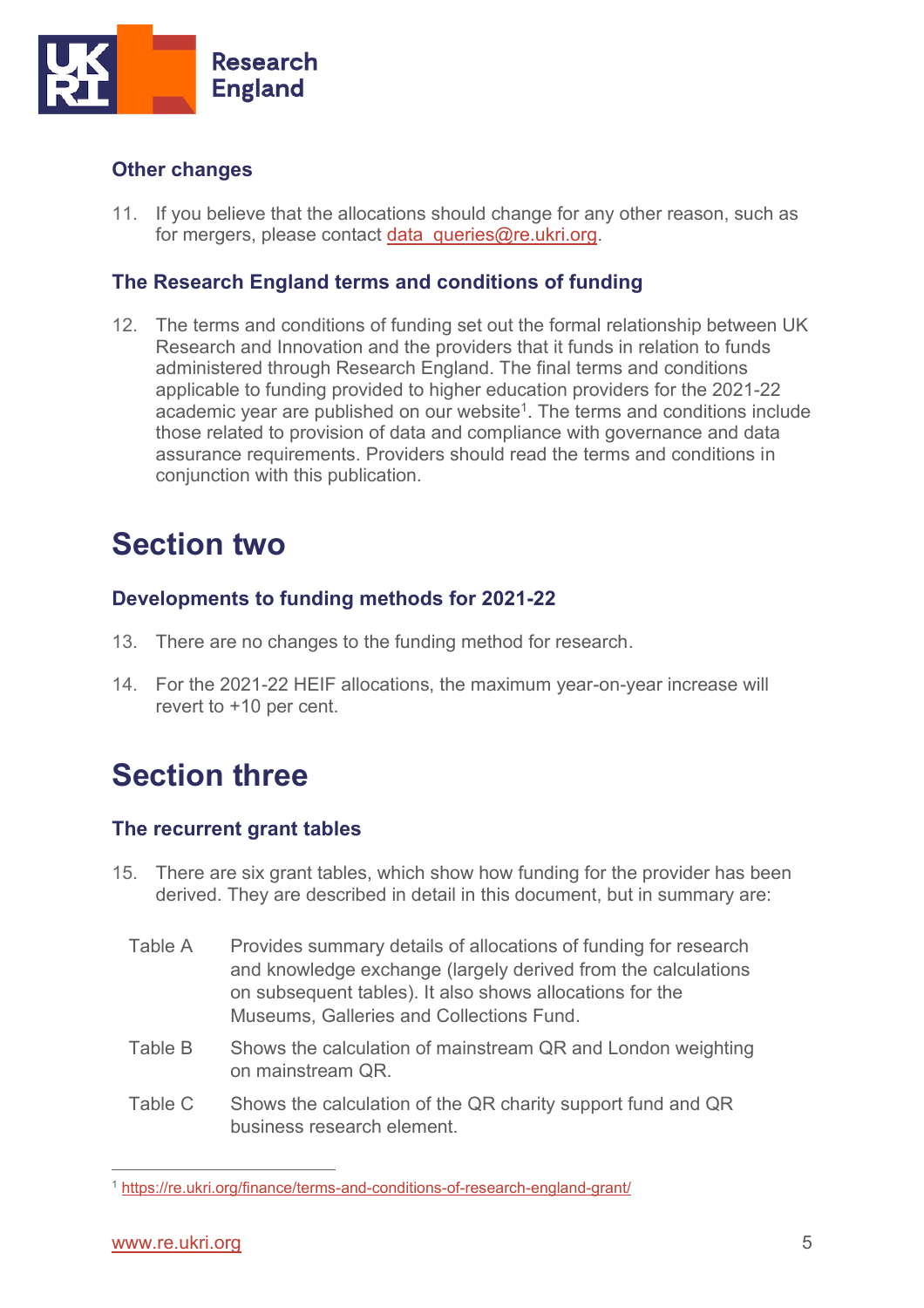

- Table D Shows the calculation of the QR RDP supervision fund.
- Table E Shows the knowledge exchange allocations
- Table F Shows the parameters used in the HEIF allocations
- 16. In this document, each row and column of the accompanying grant tables is described beneath a sub-heading in the order that they appear in the tables. Italics have been used in the explanatory text to indicate that a row or column heading is being referenced, from:
- the accompanying 2021-22 grant tables
- the HESA HE-BCI return
- data provided by Innovate UK
- the HESA Finance record and the OfS AFR
- the HESA Student record
- 17. Where any of the last four sources are referred to, this is made clear in the text. Otherwise references are to the 2021-22 grant tables.

# <span id="page-5-0"></span>**Table A: 2021-22 Summary of allocations**

## Summary of allocations

18. This section is a summary of the grant allocations shown in Tables B, C, D and E, together with funding for museums, galleries and collections. Where figures are not simply copied from the other tables, explanations of how the figures are calculated are given in paragraphs 19 and 20.

## QR funding for National Research Libraries

19. This allocation, totalling £7 million, is for five libraries which were designated as being of national importance. The allocation is unchanged from 2020-21.

#### Museums, Galleries and Collections Fund

20. This allocation, totalling £11 million, provides support for museums, galleries and collections in the sector to help them serve the wider research community, where this costs them significantly more than meeting the needs of their own researchers and students.

## <span id="page-5-1"></span>**Table B: 2021-22 Mainstream QR funds and London weighting**

- 21. The top of the worksheet provides a summary of the allocations of recurrent research funding for:
	- Mainstream QR funds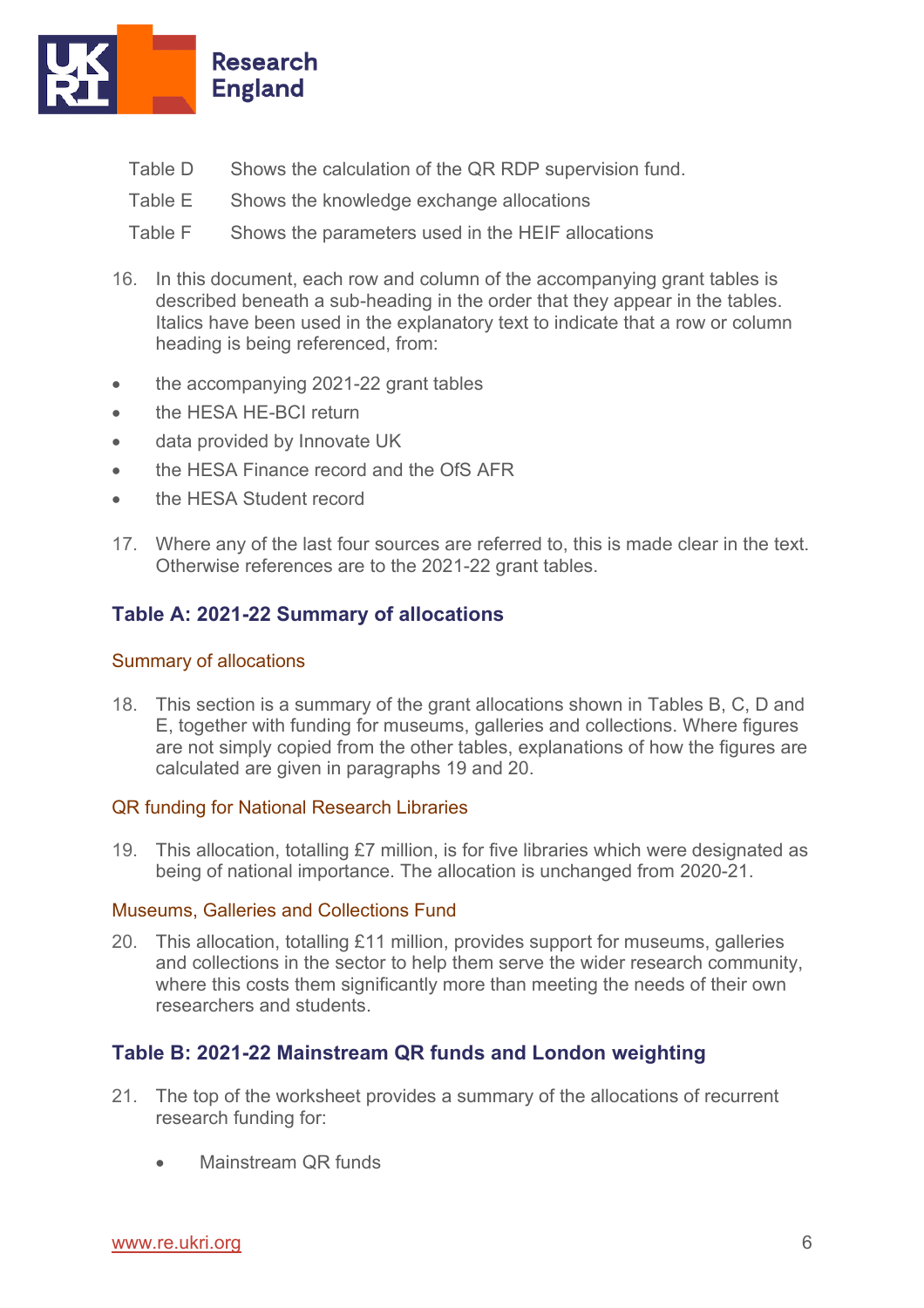

• London weighting on mainstream QR

along with a table showing the breakdown by unit of assessment (UOA). Figures in the table have been rounded for display purposes. However, the calculations are done to several decimal places, so there may be some rounding differences within the table.

#### Mainstream QR funds total

22. This is the sum of *Mainstream QR funds (£)* for each UOA shown in the table *Distribution of QR by unit of assessment*. The calculation of *Mainstream QR funds* is described below. A total of £1,061 million is being allocated for 2021-22. The steps to determine the mainstream QR allocations are described in [How we fund higher education providers.](https://www.ukri.org/publications/research-england-how-we-fund-higher-education-providers/)

#### London weighting on mainstream QR

23. This is the sum of *London weighting on mainstream QR (£)* for each UOA shown in the table *Distribution of QR by unit of assessment*. It is calculated as 12 per cent for inner London and 8 per cent for outer London of the *Mainstream QR funds* for each UOA. It totals £34 million for the sector as a whole.

#### Distribution of QR by unit of assessment

#### *Unit of assessment*

24. UOAs are shown only where the quality profile has some activity at the  $3*$  or  $4*$ level.

#### *Sub-profile*

25. This column shows the sub-profile reflecting the three elements of outputs, impact and environment assessed in each submission.

#### *REF sub-profile (%)*

26. These five columns show the sub-profile outcomes for each UOA. The percentages at each quality level match those published on the REF 2014 website at [www.ref.ac.uk/2014/.](http://www.ref.ac.uk/2014/) 

#### *Volume (notional staff FTE)*

27. These six columns show the volume in each UOA. The total of the first five columns is the number of research active category A staff FTE in the REF 2014 submission. The volume at each quality level is calculated by multiplying the total volume by the percentages for each quality level given in the *REF subprofile (%)*. The column *Total funded volume* is the sum of the volume associated with levels 4\* and 3\*.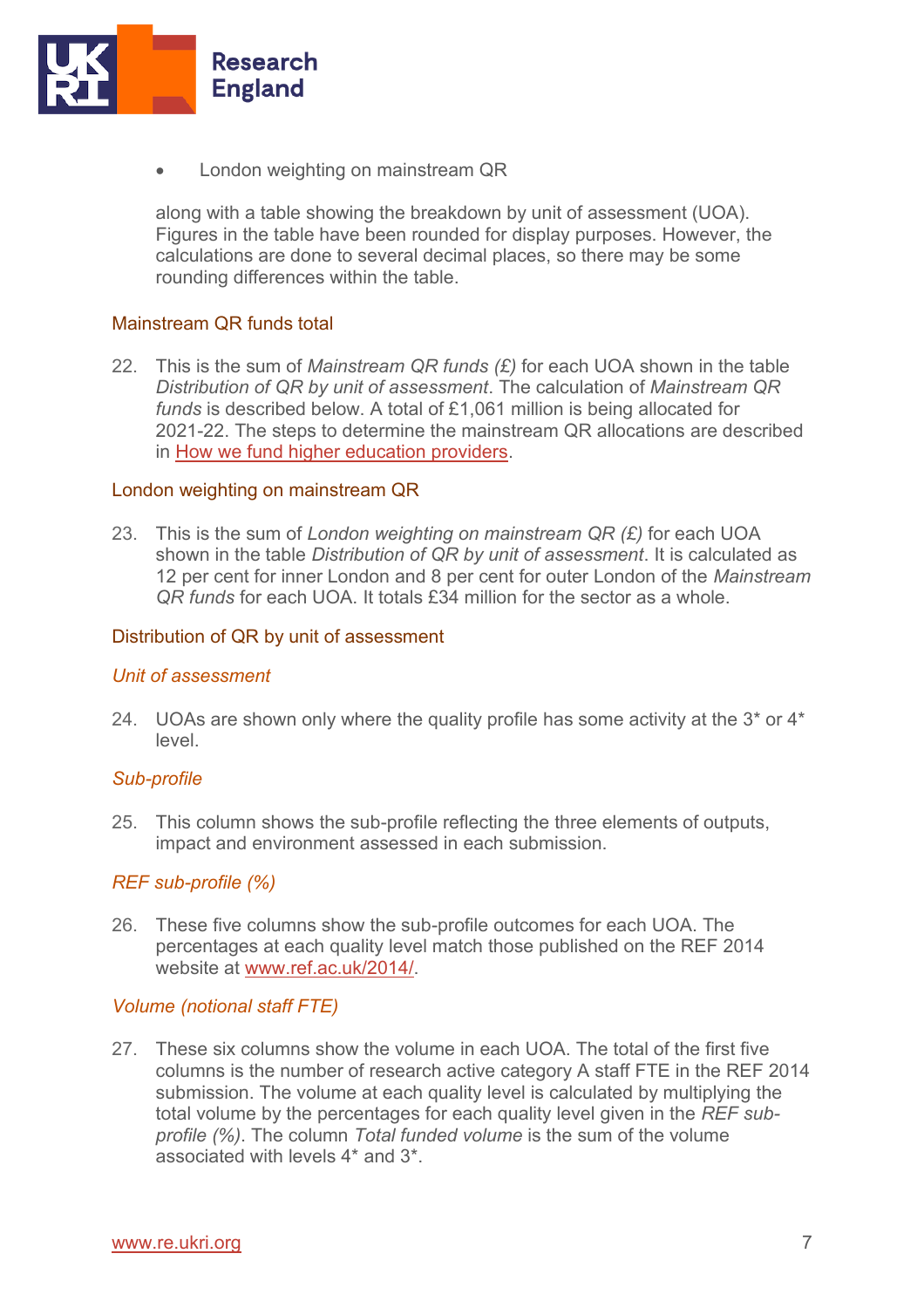

## *Quality-weighted volume*

28. These six columns show the *Volume (notional staff FTE)* at each quality level and in total, weighted to reflect the quality profile for the UOA. The quality weightings are:

| <b>Quality rating (with abbreviated description)</b>               | <b>Funding weighting</b> |
|--------------------------------------------------------------------|--------------------------|
| 4* (world-leading)                                                 |                          |
| 3* (internationally excellent)                                     |                          |
| 2* (recognised internationally)                                    |                          |
| 1* (recognised nationally)                                         |                          |
| Unclassified (below the standard of nationally recognised<br>work) |                          |

## *Mainstream QR funds (£)*

29. For each UOA, this is calculated in proportion to each provider's share of the sector total *Quality-weighted volume*.

## *London weighting on mainstream QR (£)*

30. This is calculated as 12 per cent for inner London and 8 per cent for outer London of the *Mainstream QR funds (£)* for each UOA.

## <span id="page-7-0"></span>**Table C: 2021-22 QR charity support fund and QR business research element**

- 31. This table shows the calculation of allocations of recurrent research funding for:
	- QR charity support fund
	- **QR business research element**
- 32. The QR charities and QR business allocations are calculated in proportion to research income in the most recent four-year period (2016-17 to 2019-20).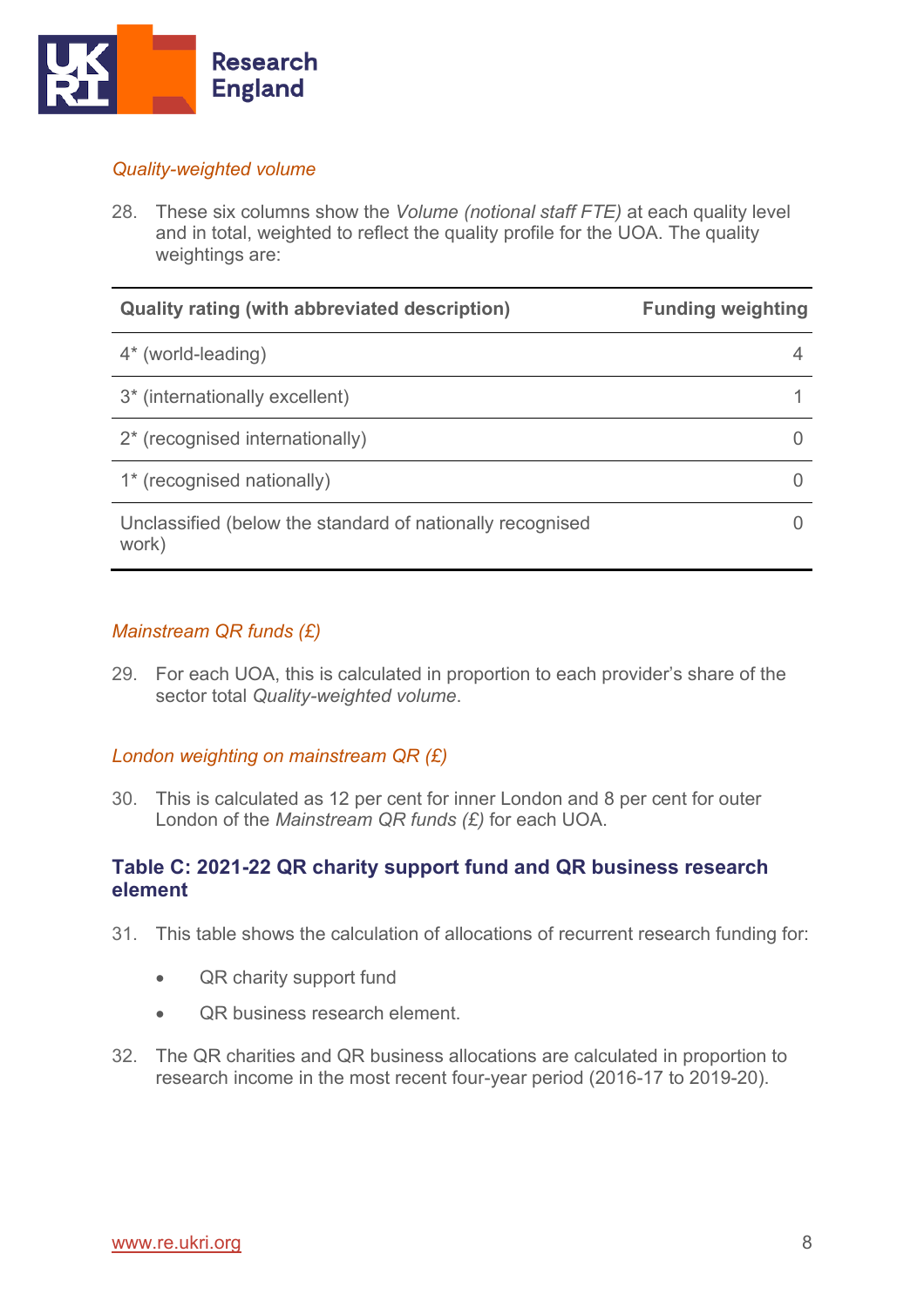

## QR charity support fund

33. A total of £204 million is being allocated for 2021-22. This is allocated on the basis of the average of 2016-17 to 2019-20 income reported to the OfS AFR and HESA finance records.

## *2016-17 Research income from charities (£)*

- 34. This is the sum of the following 2016-17 HESA finance record figures:
	- a. Table 5 research grants and contracts which is calculated as Total research grants and contracts (Head 4) minus Co-investment from external sources on funding council-funded projects (included in Heads 1 to 4 above) (Head 5) from the following sources:
		- i. UK-based charities (open competitive process) (Table 5 Column 2).
		- ii. EU-based charities (open competitive process) (Table 5 Column 9).
		- iii. Non-EU-based charities (open competitive process) (Table 5 Column 12).
	- b. Table 6 against the heading Income for general research studentships from charities (open competitive process) (Head 4a).

## *2017-18 Research income from charities (£)*

- 35. This is the sum of the following 2017-18 HESA finance record figures:
	- a. Table 5 research grants and contracts which is calculated as Total research grants and contracts (Head 4) minus Co-investment from external sources on funding council-funded projects (included in Heads 1 to 4 above) (Head 5) from the following sources:
		- i. UK-based charities (open competitive process) (Table 5 Column 2).
		- ii. EU-based charities (open competitive process) (Table 5 Column 9).
		- iii. Non-EU-based charities (open competitive process) (Table 5 Column 12).
	- b. Table 6 against the heading Income for general research studentships from charities (open competitive process) (Head 4a)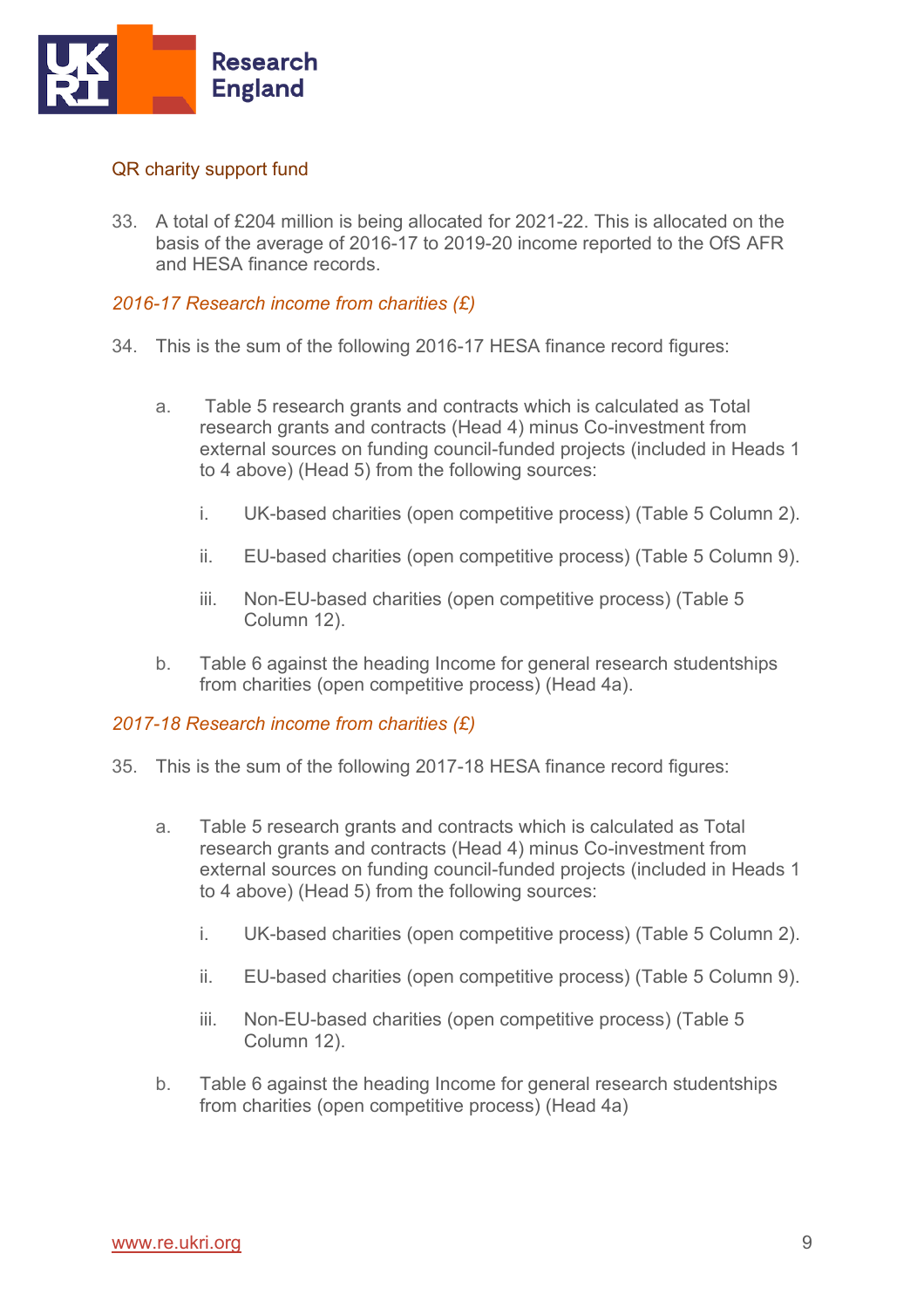

## *2018-19 Research income from charities (£)*

- 36. This is the sum of the following OfS AFR 2019 figures:
	- a. Table 5 research grants and contracts which is calculated as Total research grants and contracts (Head 4) minus Co-investment from external sources on funding council-funded projects (included in Heads 1 to 4 above) (Head 5) from the following sources:
		- i. UK-based charities (open competitive process) (Table 5 Column 2).
		- ii. EU-based charities (open competitive process) (Table 5 Column 9).
		- iii. Non-EU-based charities (open competitive process) (Table 5 Column 12).
	- b. Table 6 against the heading Income for general research studentships from charities (open competitive process) (Head 4a).

## *2019-20 Research income from charities (£)*

- 37. This is the sum of the following OfS AFR 2020 figures:
	- a. Table 5 research grants and contracts which is calculated as Total research grants and contracts (Head 4) minus Co-investment from external sources on funding council-funded projects (included in Heads 1 to 4 above) (Head 5) from the following sources:
		- i. UK-based charities (open competitive process) (Table 5 Column 2).
		- ii. EU-based charities (open competitive process) (Table 5 Column 9).
		- iii. Non-EU-based charities (open competitive process) (Table 5 Column 12).
	- b. Table 6 against the heading Income for general research studentships from charities (open competitive process) (Head 4a).

#### *Average annual income (£)*

38. This is the average of *2016-17 Research income from charities (£), 2017-18 Research income from charities (£), 2018-19 Research income from charities (£)* and *2019-20 Research income from charities (£)* in the preceding 4 rows.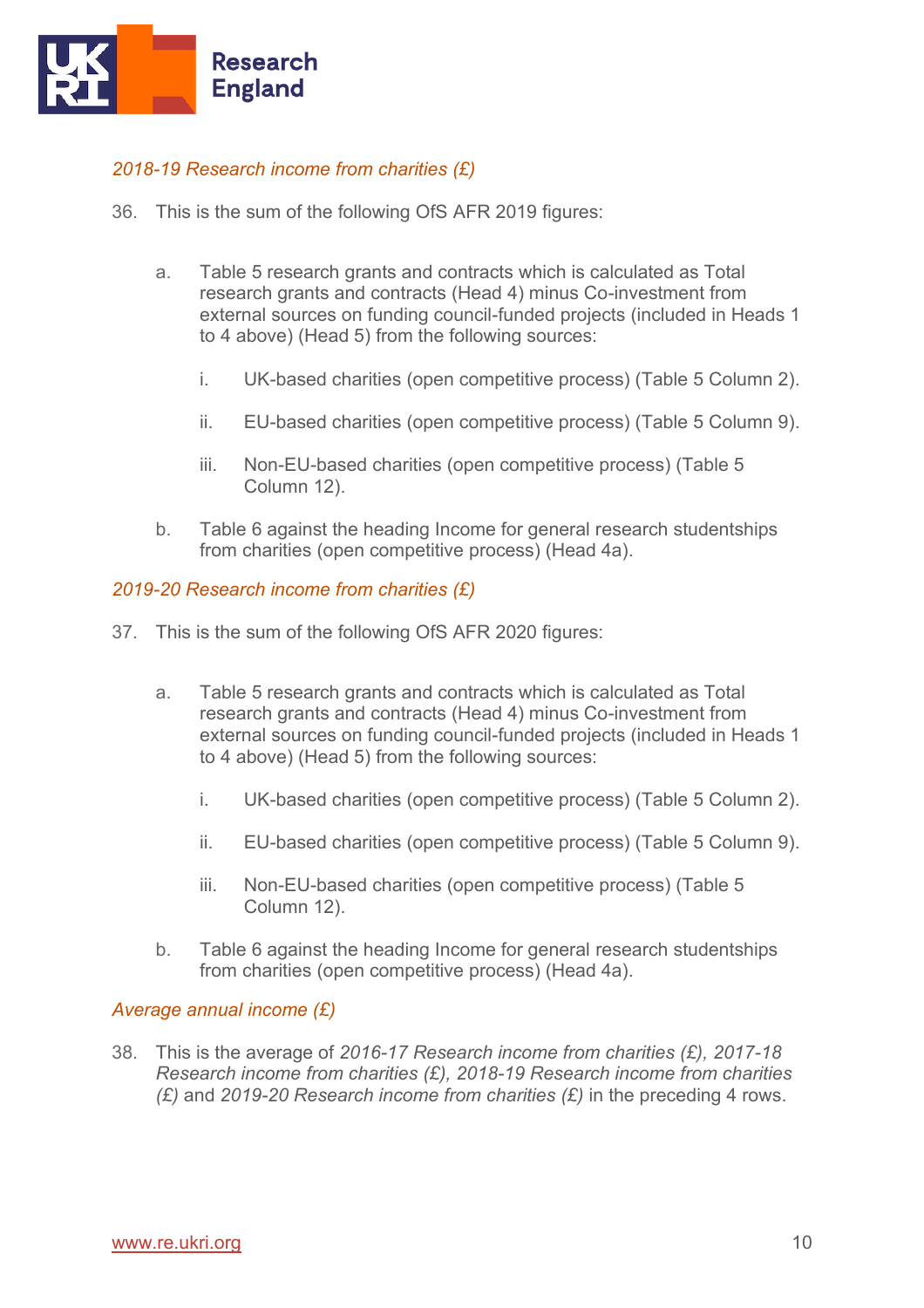

## *London weighting*

39. This is 1.12 for providers in inner London, 1.08 for those in outer London and 1.00 for other providers.

## *London-weighted research income (£)*

40. This is *Average annual income (£)* multiplied by *London weighting*.

## *Rate*

41. The rate of funding is approximately 18p per £1 of *London-weighted charities income (£)*.

## *QR charity support fund (£)*

42. This is *London-weighted charities income (£)* multiplied by *Rate*.

## QR business research element

43. A total of £64 million is being allocated for 2021-22. The calculation is based on an average of 2016-17 to 2019-20 income reported to the OfS AFR and HESA finance record.

### *2016-17 Research income from businesses (£)*

- 44. This is the sum of the following 2016-17 HESA finance record figures:
	- a. Table 5 research grants and contracts which is calculated as *Total research grants and contracts* (Head 4) minus *Co-investment from external sources on funding council-funded projects (included in Heads 1 to 4 above)* (Head 5) from the following sources:
		- i. *UK industry, commerce and public corporations* (Table 5 Column 6).
		- ii. *EU industry, commerce and public corporations* (Table 5 Column 10).
		- iii. *Non-EU industry, commerce and public corporations* (Table 5 Column 13).

#### *2017-18 Research income from businesses (£)*

- 45. This is the sum of the following 2017-18 HESA finance record figures:
	- a. Table 5 research grants and contracts which is calculated as *Total research grants and contracts* (Head 4) minus *Co-investment from external sources on funding council-funded projects (included in Heads 1 to 4 above)* (Head 5) from the following sources: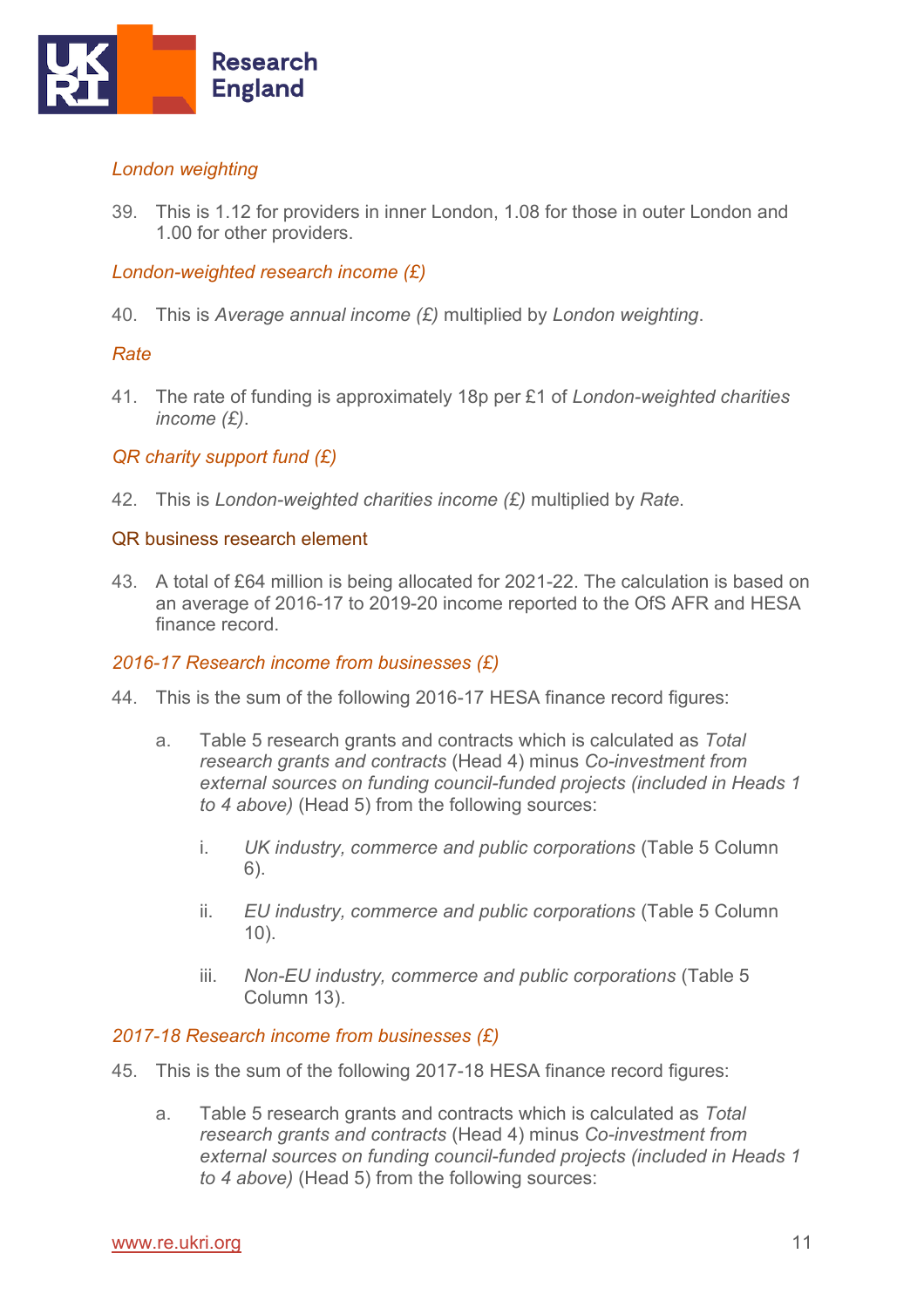

- i. *UK industry, commerce and public corporations* (Table 5 Column 6).
- ii. *EU industry, commerce and public corporations* (Table 5 Column 10).
- iii. *Non-EU industry, commerce and public corporations* (Table 5 Column 13).

#### *2018-19 Research income from businesses (£)*

- 46. This is the sum of the following OfS AFR 2019 figures:
	- a. Table 5 research grants and contracts which is calculated as *Total research grants and contracts* (Head 4) minus *Co-investment from external sources on funding council-funded projects (included in Heads 1 to 4 above)* (Head 5) from the following sources:
		- i. *UK industry, commerce and public corporations* (Table 5 Column 6).
		- ii. *EU industry, commerce and public corporations* (Table 5 Column 10).
		- iii. *Non-EU industry, commerce and public corporations* (Table 5 Column 13).

#### *2019-20 Research income from businesses (£)*

- 47. This is the sum of the following OfS AFR 2020 figures:
	- a. Table 5 research grants and contracts which is calculated as *Total research grants and contracts* (Head 4) minus *Co-investment from external sources on funding council-funded projects (included in Heads 1 to 4 above)* (Head 5) from the following sources:
		- i. *UK industry, commerce and public corporations* (Table 5 Column 6).
		- ii. *EU industry, commerce and public corporations* (Table 5 Column 10).
		- iii. *Non-EU industry, commerce and public corporations* (Table 5 Column 13).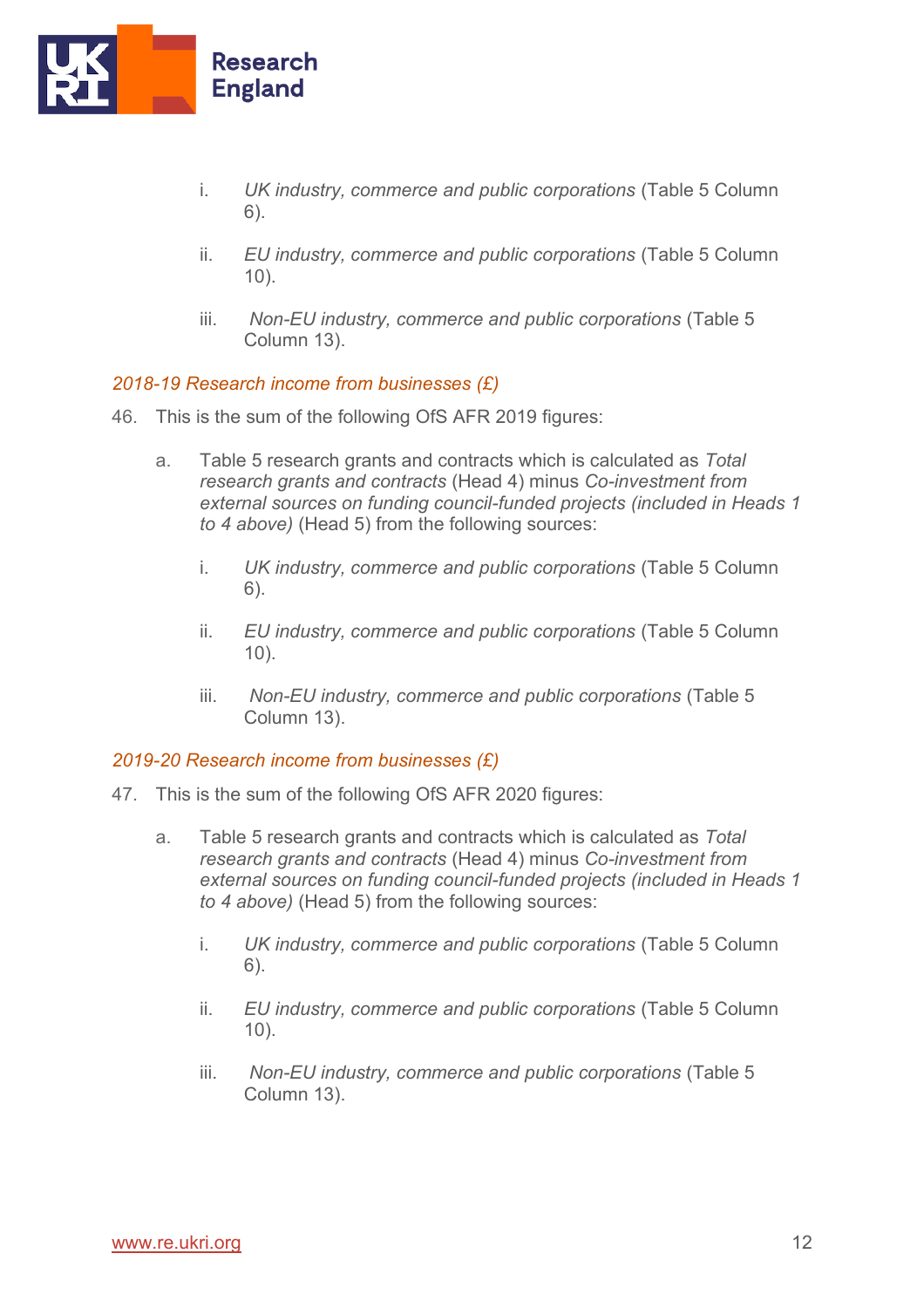

## *Average annual income (£)*

48. This is the average of the *2016-17 Research income from businesses (£), 2017-18 Research income from businesses (£), 2018-19 Research income from businesses (£) and 2019-20 Research income from businesses (£)* in the preceding 4 rows.

## *Rate*

49. The rate of funding is approximately 12p per £1 of *Average annual income (£)*.

## *QR business research element (£)*

50. This is *Average annual income (£)* multiplied by *Rate*.

## <span id="page-12-0"></span>**Table D: 2021-22 QR RDP supervision funds**

- 51. QR RDP supervision funding is allocated only for those UOAs for which mainstream QR is provided. It is calculated to reflect Home and EU PGR FTEs, quality, London weighting and the relative costs of the subjects. Figures in the table have been rounded for display purposes. However, the calculations are done to several decimal places, so there may be some rounding differences within the table. A total of £260 million of recurrent grant is being allocated for 2021-22.
- 52. Data that identifies different higher education providers participating in formal collaborative programmes for research training has been used to calculate QR RDP supervision funding since 2017-18.

#### QR RDP supervision funds total

53. This is the sum of *QR RDP supervision funds (£)* for each UOA shown in the table. The calculation of *QR RDP supervision funds* is described below.

#### Unit of assessment

54. UOAs are shown only where the quality profile has some activity at the 3\* or 4\* level.

## UKPRN of collaborating provider

- 55. This column shows the UKPRN for any UOA which is taught under a collaborative arrangement.
- 56. A separate row shows at UOA level for each collaborative arrangement identified on the 2019-20 HESA student record.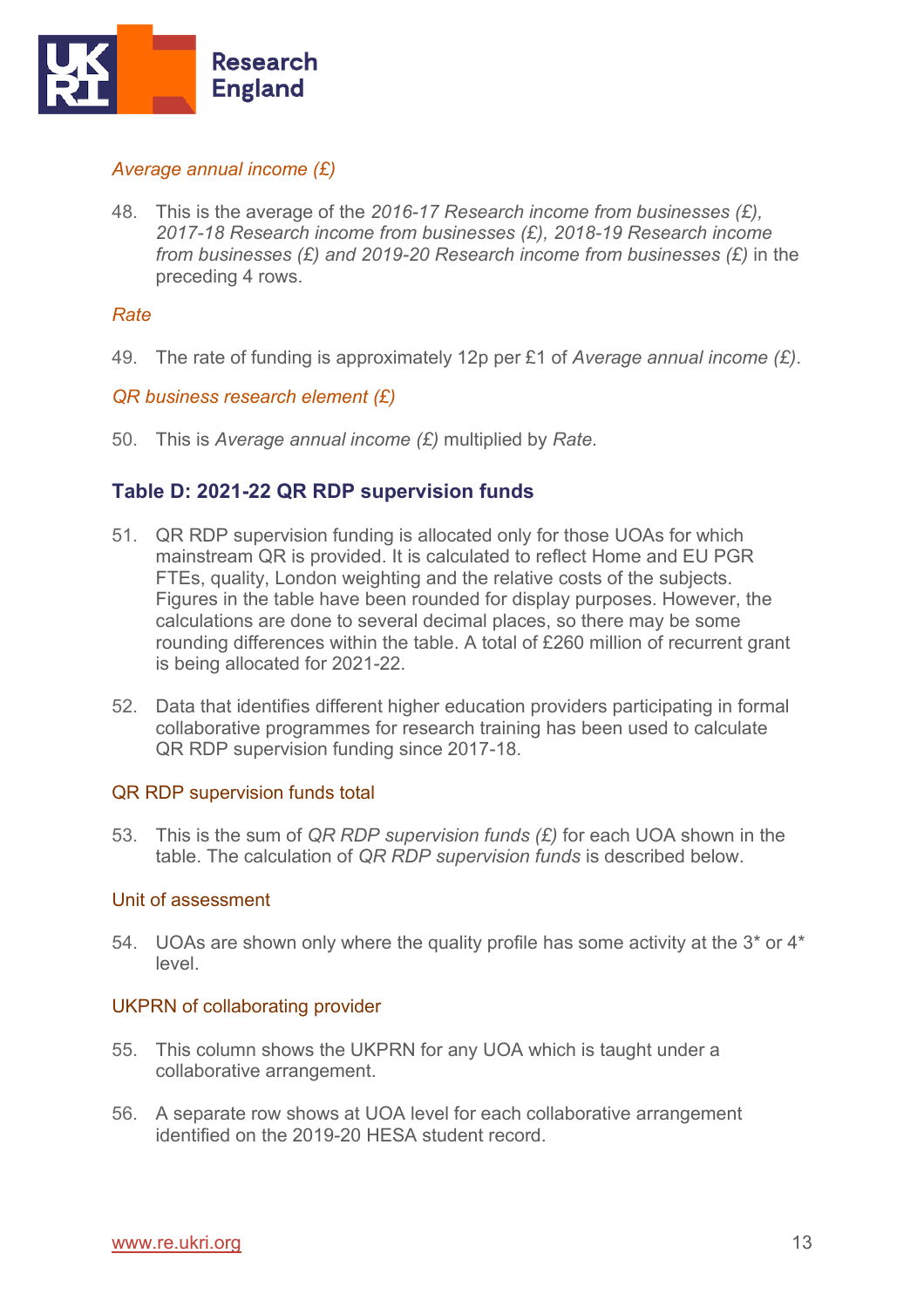

### Name of collaborating provider

57. This column shows the name of the collaborating provider from the previous column.

### Overall quality profile (%)

58. These five columns show the quality profile outcomes for each UOA. The percentages at each quality level match those published in [REF 01.2014.](http://www.ref.ac.uk/2014/pubs/201401/) 

#### Quality score

59. A quality score is calculated for each department based on the amount of  $3<sup>*</sup>$ and 4\* activity as a proportion of total activity at 2\* quality and above in the quality profiles. That is:

*Overall quality profile (%): 3\* + 4\** 

*Overall quality profile (%): 2\* + 3\* + 4\** 

## Adjusted PGR FTEs

- 60. This is eligible PGR FTEs derived from 2019-20 HESA student data. The revised method of counting research students will capture the student FTE within the latest available HESA Student Record without imposing limits on the individual student's total FTE or the number of years of study they have undertaken.
- 61. The eligible PGR FTEs have been adjusted to additionally reflect eligible PGR FTEs for students recorded in the 2019-20 HESA student record as concurrently supervised by other providers who were not eligible to submit to REF 2014. The adjustment has been done at the student instance level, and it is these adjusted FTEs that are used in the funding calculation. Further details will be available in a funding summary which will be released separately later.

#### Weighted adjusted PGR FTEs (London, cost and quality-weighted)

- 62. For each UOA this is the product of:
	- *Adjusted PGR FTEs*
	- *Quality score*
	- A weighting of 1.12 for providers in inner London, 1.08 for those in outer London and 1.00 for all other providers
	- The appropriate relative cost weight: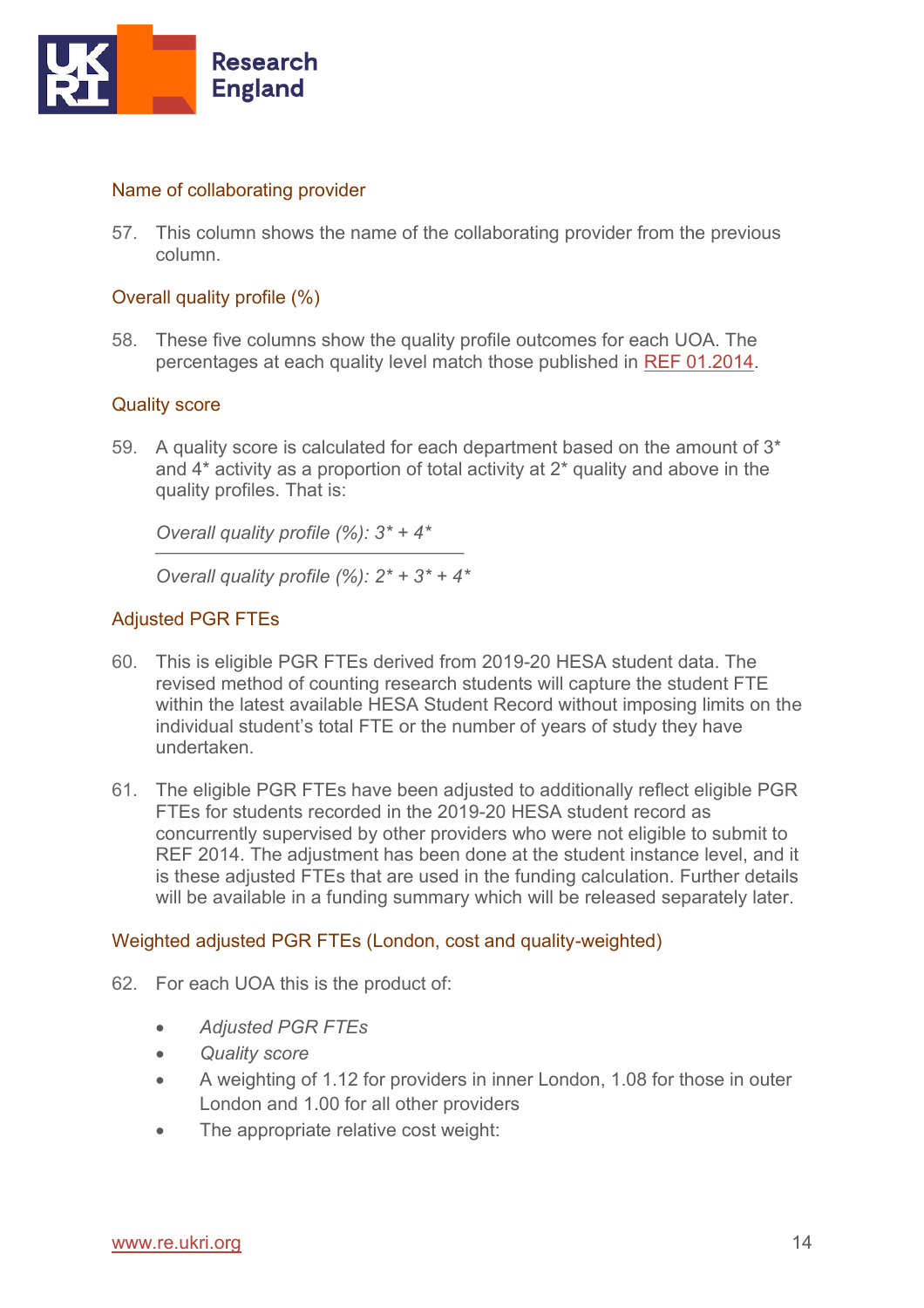

|   |                                            | Weighting |
|---|--------------------------------------------|-----------|
|   | High-cost laboratory and clinical subjects | 16        |
| B | Intermediate-cost subjects                 | 13        |
|   | <b>Others</b>                              | 1 Q       |

## QR RDP supervision funds (£)

63. This is determined by distributing the total QR RDP supervision fund to departments<sup>2</sup> in proportion to *Weighted adjusted PGR FTEs (London, cost and quality-weighted)*. The rate of funding is approximately £4,304.

## <span id="page-14-0"></span>**Table E: 2021-22 Knowledge exchange allocations**

64. This shows the calculation of 2021-22 Knowledge exchange funding provided through HEIF.

## 2017-18 income (£)

65. These are the figures as reported in the HESA HE-BCI record 2017-18, HESA finance record 2017-18, or as supplied to us by Innovate UK.

## 2018-19 income (£)

66. These are the figures as reported in the HESA HE-BCI record 2018-19, OfS AFR 2019, or as supplied to us by Innovate UK.

## 2019-20 income (£)

67. These are the figures as reported in the HESA HE-BCI record 2019-20, OfS AFR 2020, or as supplied to us by Innovate UK.

## HE-BCI survey

68. This shows the reported income, as reported to HESA on the relevant HE-BCI survey, identified as follows:

## *Income from contract research*

69. This is the value of *'Total value of contracts'* (Table 1, Head 2h).

<sup>&</sup>lt;sup>2</sup> The term 'department' means a group of staff and their research activity returned in a single submission within one subject UOA, irrespective of whether this forms a single administrative unit within the provider.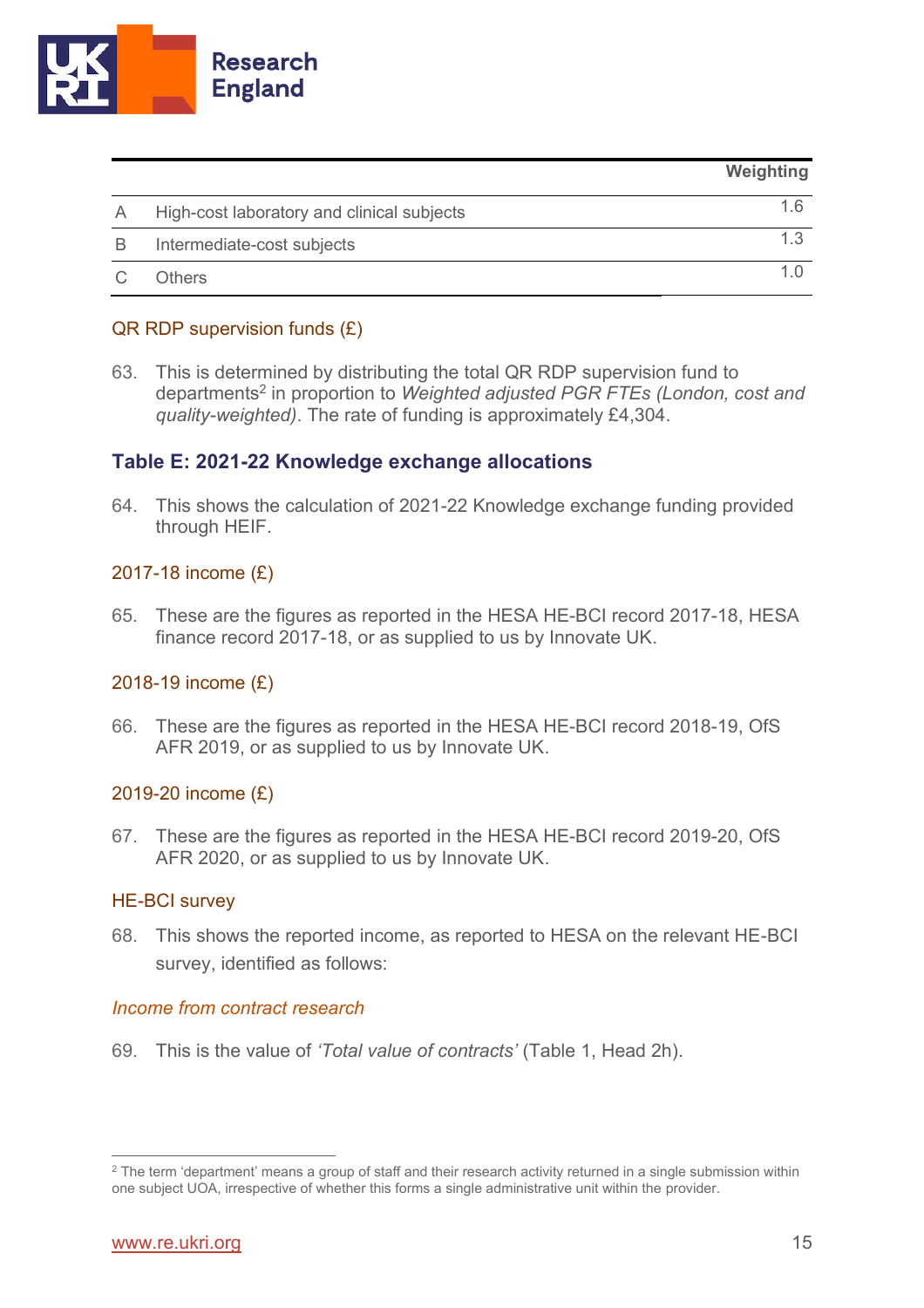

## *Income from consultancy*

70. This is the value of *'Total income'* (Table 2, Head 1h).

## *Income from equipment and facilities*

71. This is the value of *'Total income'* (Table 2, Head 2h).

## *Income from regeneration*

72. This is the value of *'Total programmes'* (Table 3, Head 1f).

## *Income from intellectual property*

73. This is the value of *'Sub-total IP income'* (Table 4, Head 3d).

## *Income from SMEs in the above categories*

- 74. This is the sum of the following figures:
	- a. Table 1: Research related activities
		- i. *Contract research (excluding any already returned in head 1 and research councils, 'Total value with SMEs'* (Head 2b).
	- b. Table 2: Business and community services
		- i. *Consultancy, 'Total value with SMEs'* (Head 1b).
		- ii. *Facilities and equipment related services – organisations involved and income, 'Total value with SMEs'* (Head 2b).
	- c. Table 4: Intellectual property (IP)
		- i. *IP income (including patents, copyright, design, registration and trade marks), Non-software licenses income,* SMEs (Head 3a.i.).
		- ii. *IP income (including patents, copyright, design, registration and trade marks), Software licenses income,* SMEs (Head 3b.i.).
		- iii. *IP income (including patents, copyright, design, registration and trade marks), Other IP income, SMEs* (Head 3c.i.).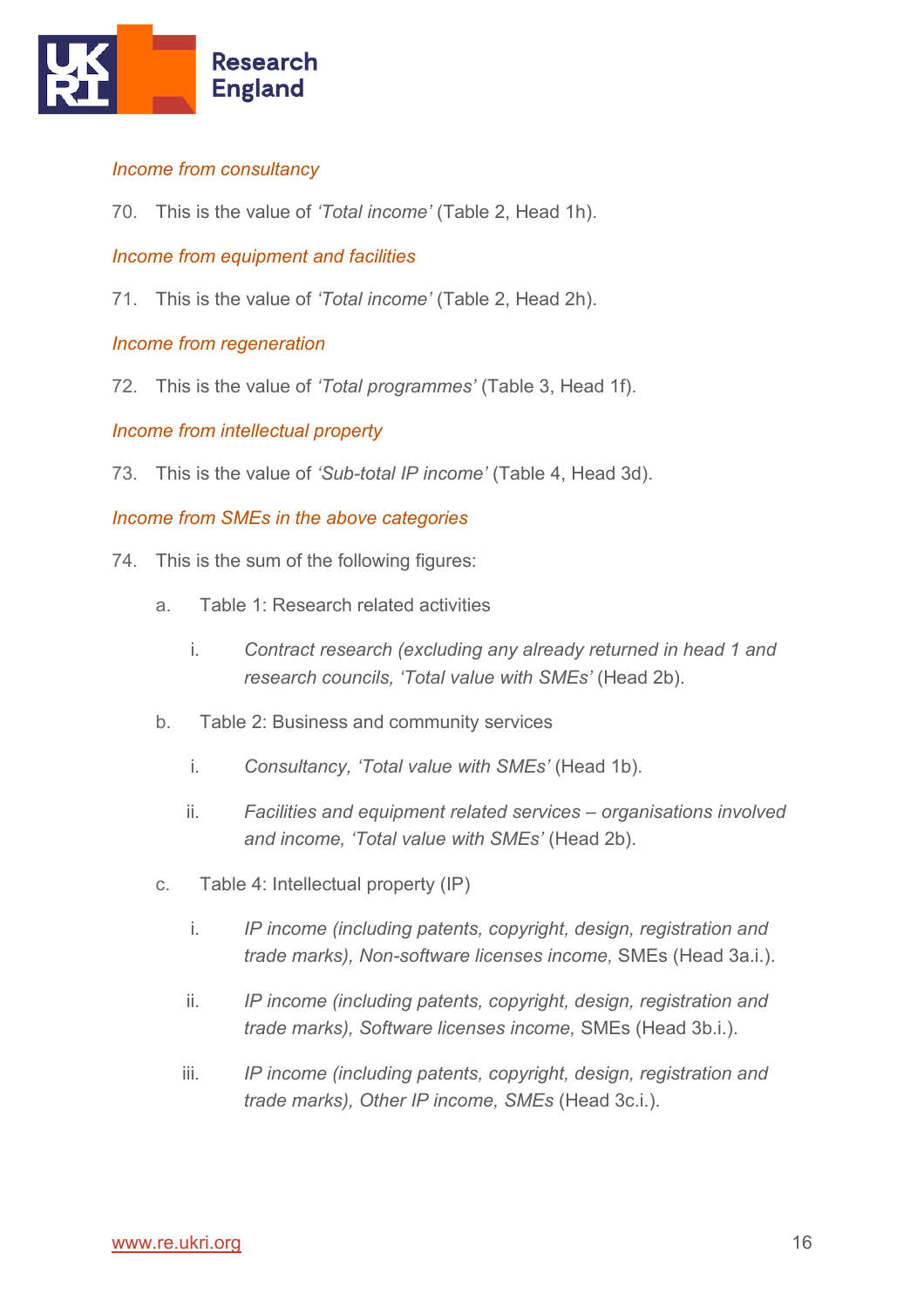

## Innovate UK – KTP income

75. This is the relevant value of KTP (Knowledge Transfer Partnerships) income, as reported to us by Innovate UK.

## Income from NCB provision

- 76. This shows the reported income for non-credit bearing (NCB) course fees, as reported to HESA on the HESA finance record or to the OfS on the AFR, identified as follows:
	- a. 2017-18, 2018-19 and 2019-20 = *Table 6: Tuition fees and education contracts analysed by domicile, mode, level and source, Non-credit bearing course fees* (Head 2).

#### Total per year

77. These are the relevant sums of the figures in the previous eight rows.

## Total weighted qualifying income

- 78. This is the sum of the following:
	- a. *2017-18 income (£) Total per year* multiplied by 2.
	- b. *2018-19 income (£) Total per year* multiplied by 3.
	- c. *2019-20 income (£) Total per year* multiplied by 5.

## HEIF funds

79. This shows the breakdown of HEIF funds between *Main HEIF funds* and *Supplement*.

## *Main HEIF funds*

80. This shows the total Main HEIF funds (subject to the parameters as shown on Table F).

## *Supplement*

81. This is the amount of supplement allocated, split between the providers at the cap of Main HEIF fund allocations, based on their shares of qualifying income,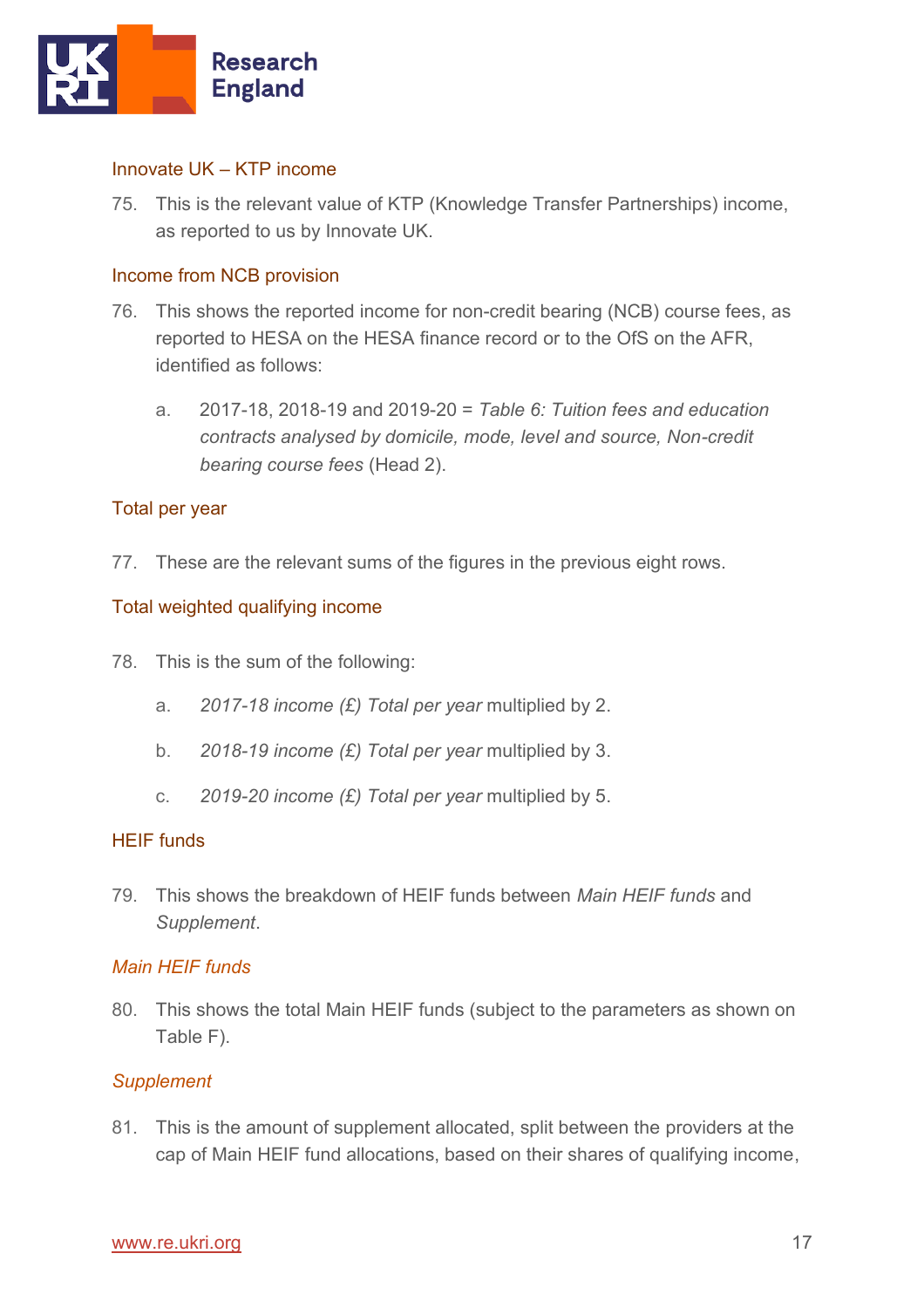

calculated according to the main knowledge exchange allocation method (subject to the parameters as shown on Table F).

## Total HEIF funding (£)

82. This is the sum of *Main HEIF funds* and *Supplement*.

## <span id="page-17-0"></span>**Table F: 2021-22 HEIF formula parameters**

83. This table provides the parameters used in the HEIF formula for 2021-22.

## Total HEIF funds available

84. This sets out the breakdown of total HEIF funds available for 2021-22.

## Main HEIF funds

85. This sets out the total amount to be allocated using the Main HEIF formula. For 2021-22 this totals £220 million.

## **Supplement**

86. The allocation is split between the providers at the cap of Main HEIF fund allocations, based on their shares of qualifying income (calculated according to the main knowledge exchange allocation method). For 2021-22, this totals £10 million.

#### Total HEIF funds available

87. This is the sum of *Main HEIF funds* and *Supplement* and totals £230 million for 2021-22.

#### HEIF formula parameters

88. This sets out the parameters which apply to the Main HEIF funds and Supplement.

## Main HEIF funds

89. This sets out the minimum threshold and the maximum allocation a provider can receive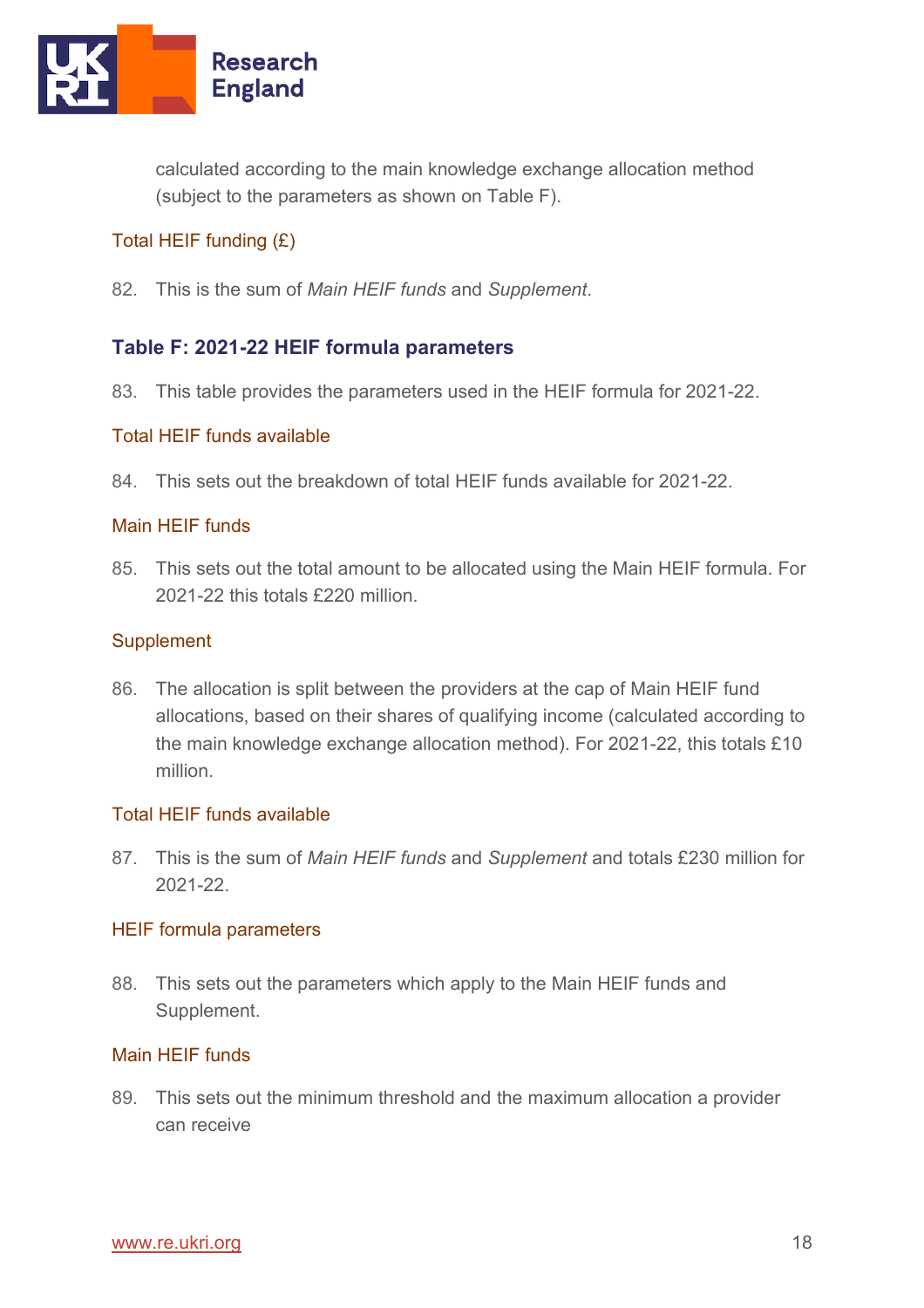

## Minimum threshold

90. This is the minimum allocation which providers need to achieve through the formula to receive an allocation. For 2021-22, the minimum threshold is £250,000 per year.

## Maximum allocation

91. This is the maximum cap on individual provider allocations, which sets the upper limit for total Main HEIF funds a provider can receive. For 2021-22, the maximum allocation is £4.285 million.

## Yearly moderation factor

92. This is the factor by which year-on-year changes to allocations are moderated so that, subject to being above the minimum £250,000 threshold and below the £4.285 million cap, no provider has an increase of more than 10 per cent or a decrease of more than 10 per cent compared to their previous year's Main HEIF allocation.

## **Supplement**

93. This sets out the minimum and maximum allocations eligible providers (those providers at the cap of Main HEIF allocations) can receive as a supplement.

## *Minimum allocation*

94. For 2021-22, the minimum supplement allocation is £200,000.

## *Maximum allocation*

95. For 2021-22, the maximum supplement allocation is £500,000.